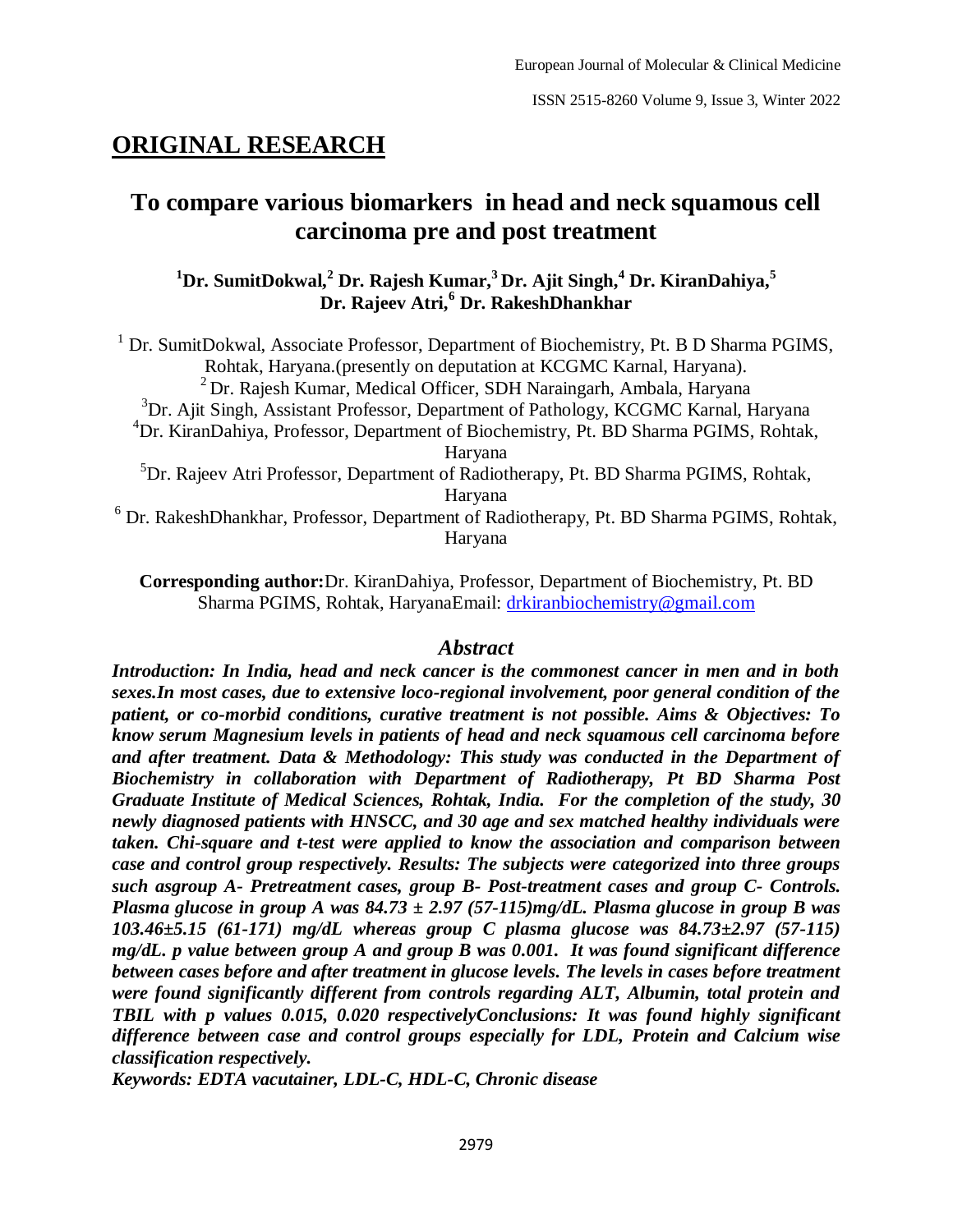#### **INTRODUCTION**

Head and neck cancers rank as the sixth most common cancer worldwide and represent a serious challenge for the health community. The typical tumor is a squamous cell carcinoma (SCC) with variable grade of differentiation (from well to undifferentiated); it predominantly affects males in their fifth to sixth decade of life. The estimated annual burden of head and neck squamous cell carcinomas (HNSCC) is about 650,000 cases and the rate of death is approximately  $50\%$ .<sup>1</sup>

The incidence of head and neck (HNSCC) has remained stable or even declined since the late 1980s because of a gradual decrease in typical risk behaviors. Despite this, SCCs occurring in the oro-pharyngeal (OP) region (particularly in the tonsils and base of the tongue) have increased from 2-3% to 5.5% of all HNSCCs in the United States of America and other countries.<sup>2,3</sup>

Globally, head and neck cancer is the  $7<sup>th</sup>$  most common cancer. But in India, it is the most common cancer in men as well as in both sexes. In India in the year 2012, incidence and deaths related to cancer (excluding non-melanoma skin cancers) were 1014,934 and 682,830 respectively. Population based cancer registry in India projects that the number of tobacco related cancer and head and neck cancer would be 3, 16,734 and 2, 18,421, respectively, by 2020. Incidence and deaths related to head and neck cancer were 145,087 and 105,247 respectively.<sup>2</sup>Squamous cell carcinoma constituted about 90% of all head and neck carcinoma cases. 4

Head and neck cancers (HNCs) affect the upper aero digestive tract and are one of the most common cancers worldwide.<sup>5</sup> With 77,000 cases diagnosed per year, HNCs are the second most common cancers in the Indian population.<sup>6</sup>While smoked tobacco and alcohol are the major causative factors for HNC worldwide, smokeless tobacco, betel nut, and Epstein–Barr virus are etiological agents responsible for it in the Asian population.<sup>7</sup>

In India, head and neck cancer is the commonest cancer in men and in both sexes.In most cases, due to extensive loco-regional involvement, poor general condition of the patient, or co-morbid conditions, curative treatment is not possible. Therefore, the relevance of aggressive treatment in non resectable locally advanced head and neck cancer has been questioned. Response of inoperable locally advanced head and neck cancer to aggressive treatments including chemoradiotherapy is poor and is associated with significant treatment related toxicities. The intent of treatment in such cases is to improve the quality of life of the patients keeping their socioeconomic condition in mind and judiciously utilizing the precious resources for curable conditions<sup>8</sup>.

The main objectives of this study are: To know the serum Magnesium levels in patients of head and neck squamous cell carcinoma before and after treatment. To know Comparison of three groups  $(A, B \& C)$  by applying appropriate statistical analysis, such as chi-square, t-test etc.

#### **MATERIAL AND METHODS**

The present study was conducted in the Department of Biochemistry in collaboration with Department of Radiotherapy, Pt BD Sharma Post Graduate Institute of Medical Sciences, Rohtak. For the study, 30 newly diagnosed patients with HNSCC and 30 age and sex matched healthy individuals were enrolled. Detailed history was taken from the patient for presenting chief complaints and risk factors of cancer. Diagnosis was established with help of detailed history, clinical examination, radiological and histopathological examination. Staging was done according to American Joint Committee on Cancer 2010 criteria.<sup>9</sup>Written informed consent from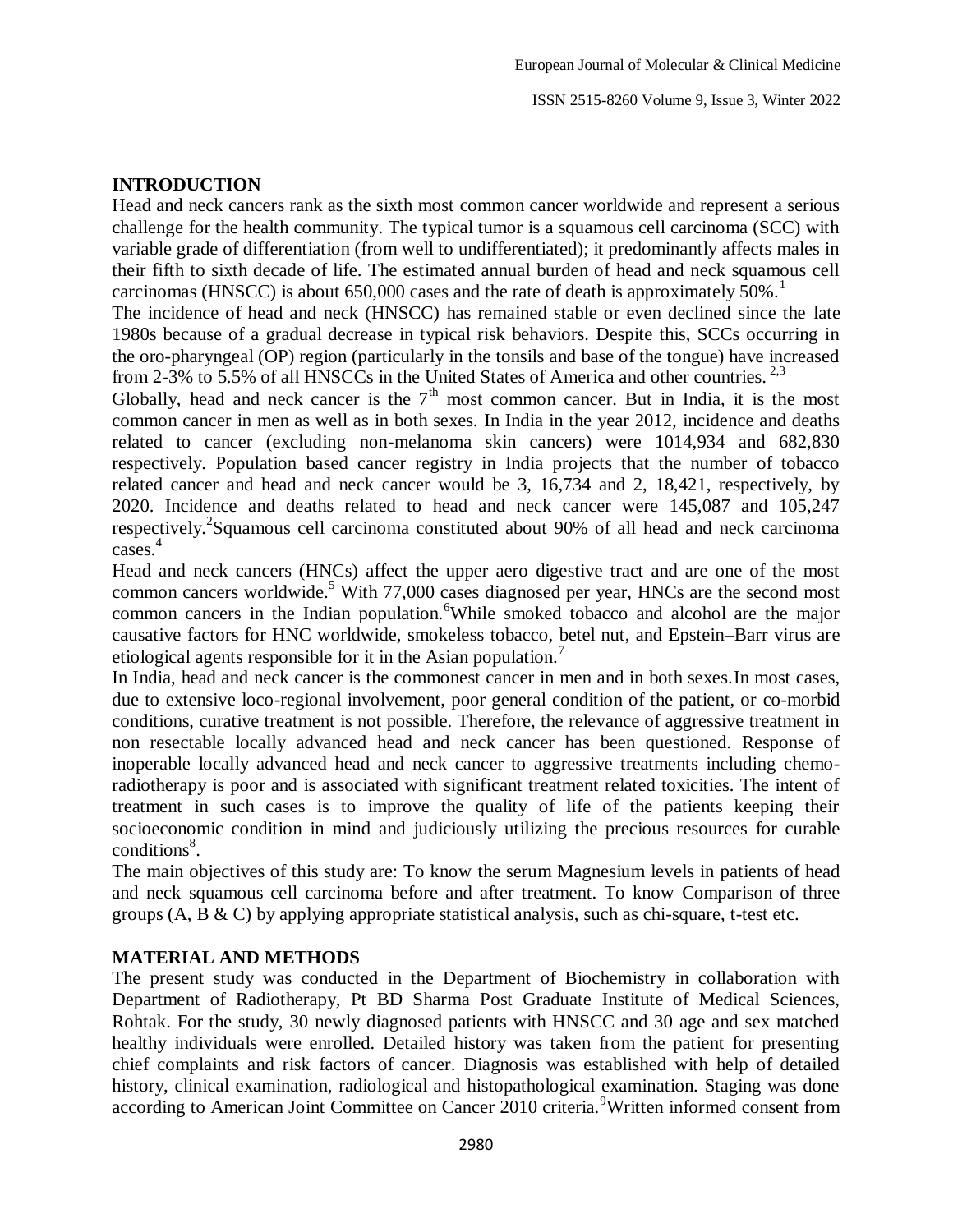the patient was collected to participate in the study. Follow up nature of the study was also explained to the patients.

#### **Inclusion Criteria :**

Newly diagnosed histopathologically proven adult patients with HNSCC before starting any treatment irrespective of age, sex and staging of the disease.

#### **Exclusion Criteria :**

- 1. Patients suffering from any other chronic disease (renal, hepatic, endocrinal, malignancy) that could affect study participation or confound data interpretation.
- 2. Patient on any medication/ supplements.
- 3. Lactating and pregnant females.

## **Methodology:**

Six mL of venous blood sample was collected in a plain red capped vacutainer and four mL of blood sample in EDTA vacutainer under all aseptic precautions from all the patients at the time of diagnosis and at completion of treatment. Samples were collected in a similar way from healthy controls also. Blood samples were processed within one hour of collection. Serum was separated by centrifugation at  $3000$  rpm  $\overline{X}$  5 minutes after clotting. Sample was analyzed for routine biochemical investigations (liver function tests, renal function tests, glucose and lactate dehydrogenase) and complete haemogram the same day and was stored at  $-20^{\circ}$ C for estimation of IL-6 in batches subsequently.

A total of 30 cases and 30 healthy subjects were enrolled in the study. All the participants were subjected to detailed history-taking as per proforma. Clinical profile was tabulated as per the master chart. The subjects were categorized into different groups as follows: group A-Pretreatment cases, group B- Post-treatment cases and group C- Controls.

## **RESULTS AND OBSERVATIONS**

In this section, univariate and bivariate tables as well as appropriate statistics were applied to present the data.

|          | <b>Controls</b>        | Cases                  |
|----------|------------------------|------------------------|
| Mean age | $54.63 \pm 8.07$ years | 53.37 $\pm$ 9.12 years |
| Range    | $43-72$ years          | $36-74$ years          |
| p value  |                        | 0.57                   |

Table1 Age in years of cases and controls

The mean age of HNSCC cases was  $54.63\pm8.07$  years and among controls, it was  $53.37\pm9.12$ years, with a range of 43-72 years for cases and 36-74 years for control. The difference was statistically not significant as p value was more than 0.05.

Table2 Site-wise, Stage and complaints wise distribution of HNSCC patients.

| <b>Parameter</b>                        | Different parameter of cancer   Number | Percentage |
|-----------------------------------------|----------------------------------------|------------|
| Location of cancer in $\vert$ Ca Larynx |                                        | 36.7%      |
| cases                                   | Ca Oropharynx                          | 33.3%      |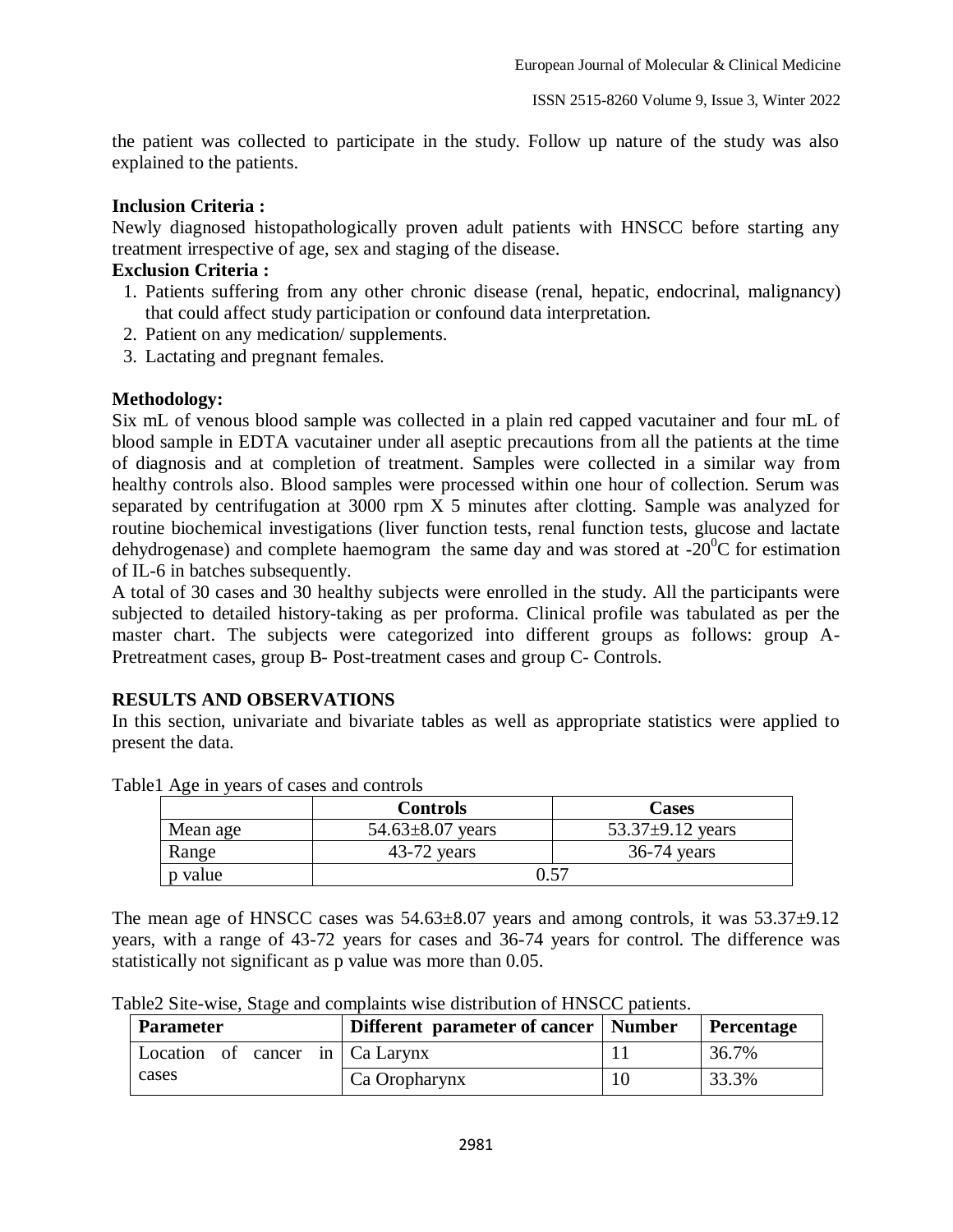European Journal of Molecular & Clinical Medicine

|                              | Ca base of tongue        | 6  | 0.20%  |
|------------------------------|--------------------------|----|--------|
|                              | Ca Tonsil                |    | 0.10%  |
| Stage wise cancer<br>stage 4 |                          |    | 36.7%  |
|                              | stage 3                  | 19 | 63.3%  |
| Complaints                   | Difficulty in swallowing | 8  | 26.7%  |
|                              | Pain throat region       | 12 | 40.0%% |
|                              | Hoarseness of voice      | 8  | 26.7%  |
|                              | Swelling in neck         |    | 6.0%   |

ISSN 2515-8260 Volume 9, Issue 3, Winter 2022

Table2 showssite-wise, Stage and complaints wise distribution of HNSCC in patients. Out of 30 HNSCC patients, carcinoma larynx was the most common type with 11 patients (36.7%) followed by 10 patients of Ca Oropharynx (33%), 6 patients of Ca base of tongue (20%) and 3 patients of Ca Tonsil (10%). In case of stage wise classification, Out of 30 patients, 11 presented in stage IV (36.7%) whereas 19 (63%) presented in stage 3. No patients presented in early stages i.e. stage I and II.

In case of complaint, out of 30 patients, 8 patients (26.7%) had difficulty in swallowing, 8 patients had hoarseness of voice. Twelve out of 30 HNSCC patients complained of pain in throat region (40%). Only 2 cases (6%) presented with neck swelling.

| <b>Risk factor</b>        | <b>Cases</b> | <b>Controls</b> |
|---------------------------|--------------|-----------------|
| Smoker                    | 28(93.3%)    | 25(83.2%)       |
| Non Smoker                | 2(6.7%)      | 5(16.6%)        |
| Alcoholic                 | 20(66.7%)    | 15(50%)         |
| Non Alcoholic             | 10(33.3%)    | 15(50%)         |
| Tobacco user              | 25(83.3%)    | 10(33.3%)       |
| Tobacco non user          | 5(16.6%)     | 20(66.7%)       |
| Both alcoholic and smoker | 15(50%)      | 15(50%)         |

Table3 shows Risk factors (smoking, alcoholism and tobacco use) in HNSCC in cases and controls.Out of 30 HNSCC patients, 28 (93.3%) were smokers and 2 (6.7%) were nonsmokers. 20 (66.7%) were habitual of alcohol and 10 were nonalcoholic (33.3%). 25 (83.3%) patients were Tobacco users and 5(16.6%) were non-tobacco users. 15 (50%) cases were both alcoholic and smoker.

Table 4.Glucose levels in group A, group B and group C

| <b>Groups</b>                          | $Mean \pm SD$           | Range          |  |  |
|----------------------------------------|-------------------------|----------------|--|--|
| Group A                                | $84.73 \pm 2.97$ mg/Dl  | $57-115$ mg/dL |  |  |
| Group B                                | $103.46 \pm 5.15$ mg/dL | $61-171$ mg/dL |  |  |
| Group C                                | $100.46 \pm 2.94$ mg/dL | 75-137 mg/dL   |  |  |
| p values between groups                |                         |                |  |  |
| p value between group A and B<br>0.001 |                         |                |  |  |
| p value between group C and B          |                         | 0.616          |  |  |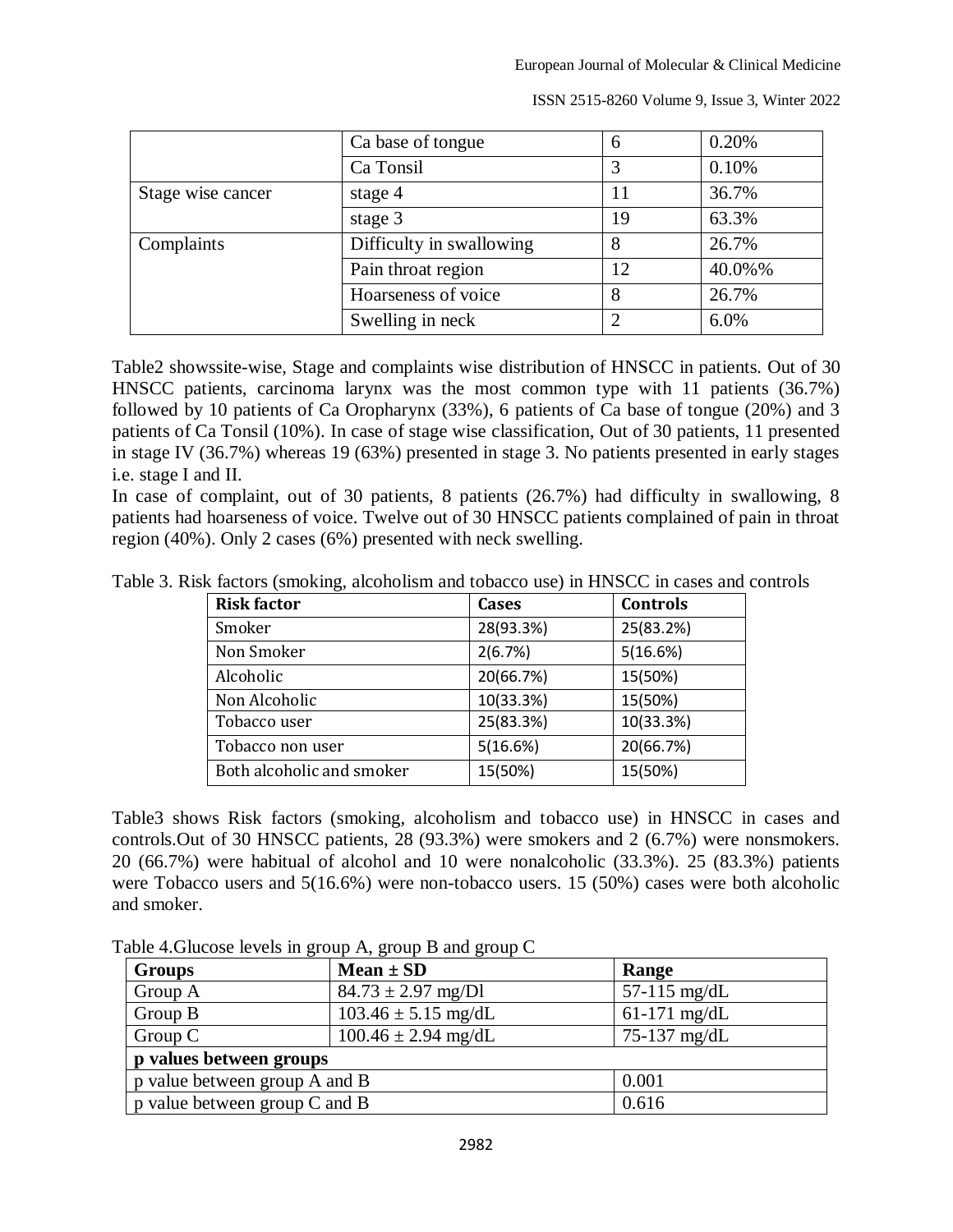| and<br>  p value between group .<br>A<br>$\ddot{\phantom{0}}$ | 0.0004 |
|---------------------------------------------------------------|--------|
|                                                               |        |

Table 4 indicates glucose levels in group A, group B and group C. Plasma glucose in group A was  $84.73 \pm 2.97$  (57-115) mg/dL. Plasma glucose in group B was  $103.46 \pm 5.15$  (61-171) mg/dL. While in group C plasma glucose was  $84.73 \pm 2.97$  (57-115) mg/dL, p value between group A and group B was 0.001. Hence significant difference was found in cases before and after treatment in glucose levels. p value between group B and group C was 0.616 (not significant). p value between group A and group C was 0.0004. Hence cases before treatment had significantly low glucose values than controls.

|    | <b>Lipid profile Analyte</b> | <b>Mean</b>       | Range      | p values               |          |
|----|------------------------------|-------------------|------------|------------------------|----------|
| 1. | TC-group A                   | $173.17 \pm 7.01$ | 85-233     | Between group $A \& B$ | 0.045    |
|    | TC-group B                   | $149.6 \pm 6.93$  | 56-228     | Between group $C & B$  | 0.028    |
|    | TC-group C                   | $127.47 \pm 7.04$ | 57-235     | Between group $A \& C$ | 0.0001   |
| 2. | TG-group A                   | $142 \pm 11.38$   | 46-309     | Between group $A \& B$ | 0.128    |
|    | TG-group B                   | 189.03±24.52      | $36 - 500$ | Between group $C & B$  | 0.017    |
|    | TG-group C                   | $120.8 \pm 12.42$ | 53-305     | Between group A & C    | 0.213    |
| 3. | VLDL-C group A               | $29.03 \pm 2.29$  | $9 - 62$   | Between group A & B    | 0.162    |
|    | VLDL-C group B               | $37.77 \pm 4.91$  | $7 - 140$  | Between group $C & B$  | 0.017    |
|    | VLDL-C group C               | $24.20 \pm 2.48$  | $11-61$    | Between group A & C    | 0.158    |
| 4. | LDL-C group A                | $106.27 \pm 5.41$ | 50-169     | Between group $A \& B$ | 0.0028   |
|    | LDL-C group B                | $85.47 \pm 4.80$  | $35 - 152$ | Between group C & B    | 0.077    |
|    | LDL-C group C                | $72.73 \pm 5.21$  | 19-129     | Between group A & C    | < 0.0001 |
| 5. | HDL-group A                  | $37.9 \pm 1.78$   | 16-66      | Between group $A \& B$ | 0.0015   |
|    | HDL-group B                  | $29.57 \pm 1.66$  | $2 - 44$   | Between group $C & B$  | <,0.0001 |
|    | $HDL$ -group $C$             | $30.53 \pm 1.49$  | $15 - 46$  | Between group $A \& C$ | 0.002    |

Table 5Lipid profile (mg/dL) in group A, group B and group C.

Table 5shows Lipid profile (mg/dL) in group A, group B and group C.Total cholesterol in group A was 173.17±7.01 (85-233) mg/dL, total cholesterol in group B was 149.6±6.93 (56-228) mg/dL, while in group C total cholesterol was 127.47±7.04 (57-235) mg/dl. Triglycerides in group A was  $142\pm11.38$  (46-309) mg/dL, triglycerides in group B was  $189.03\pm24.52$  (36-500) mg/dL, while in group C triglycerides was 120.8±12.42 (53-305) mg/dl. Very low density lipoprotein-cholesterol (VLDL-C) in group A was 29.03±2.29 (9-620) mg/dL, VLDL-C in group B was 37.77±4.91 (7-140) mg/dL,while in group C, VLDL-C was 24.20±2.48 (11-61) mg/dL. Low density lipoprotein-cholesterol (LDL-C) in group A was  $106.27 \pm 5.41$  (50-169) mg/dL, LDL-C in group B was  $85.47\pm4.80$  (35-152) mg/dL, while in group C, LDL-C was  $72.73\pm5.21$ (19-129) mg/dL. High density lipoprotein-C (HDL) in group A was  $37.9\pm1.78$  (16-66) mg/dL,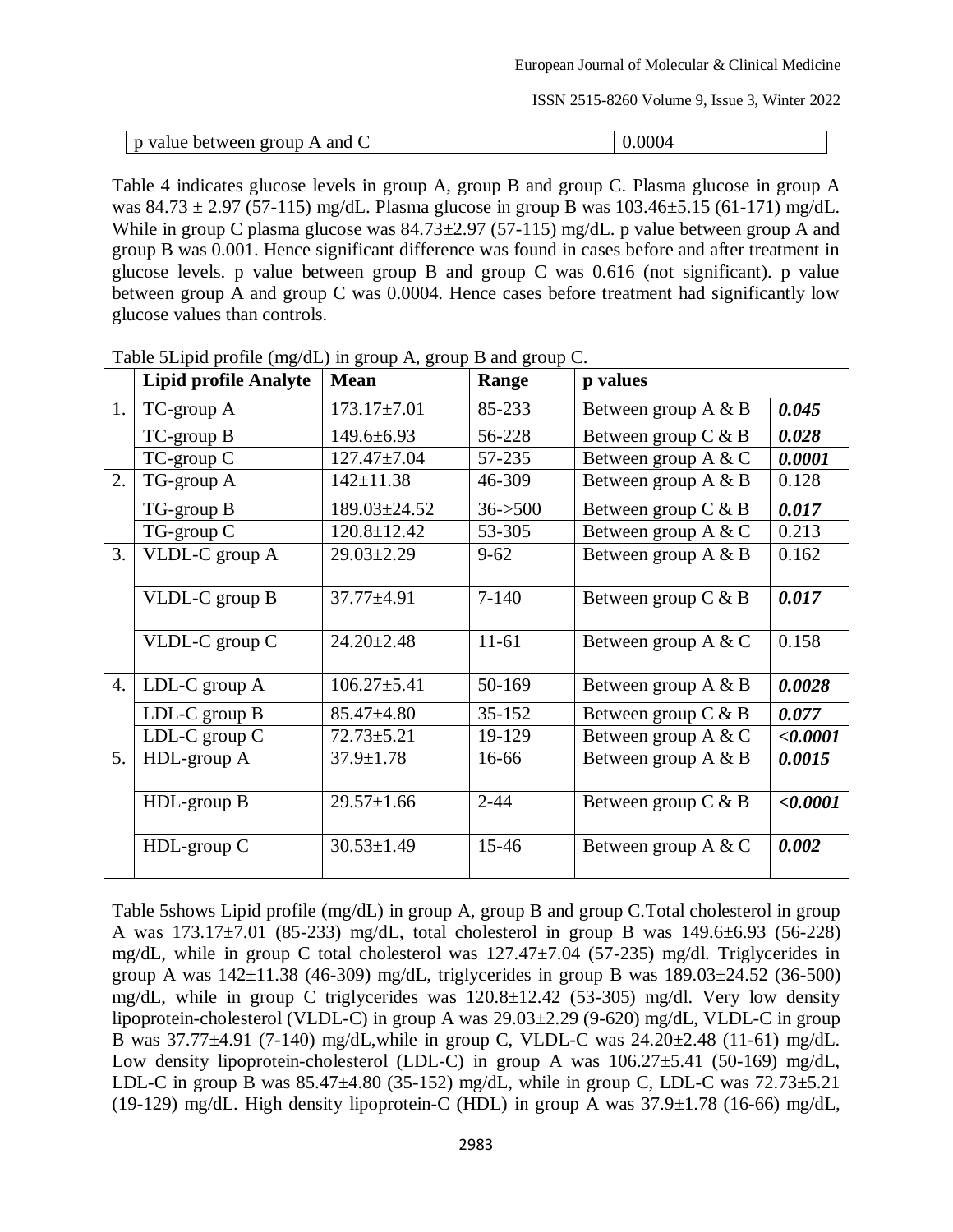HDL-C in group B was  $29.57\pm1.66$  (2-44) mg/dL, while in group C, HDL-C was  $30.53\pm1.49$ (15-46) mg/dL.

In case of total cholesterol, the levels of group A and B were significantly different with p value of 0.045. p value between group B and C was 0.028 (significant) while between group A and C was very highly significant (p value <0.0001). In case of Triglycerides**,** The levels of group A and B were statistically not different with p value of 0.128. p value between group B and C was 0.213 (not significant) while between group A and C was significant (p value 0.017). In case of low density lipoprotein-cholesterol (LDL-C),The levels of group A and B were significantly different with p value of 0.003. p value between group B and C was <0.0001 (highly significant) while between group A and C was significant (p value 0.077).

In case of high density lipoprotein-cholesterol (HDL-C), difference in means of group A and B was statistically significant with p value of 0.0015. p value between group B and C was 0.002 (highly significant) while between group A and C was very highly significant (p value  $\leq 0.0001$ ).

|                  | function<br>Liver    | $Mean \pm SD$ (IU/L) | Range       | p values               |          |
|------------------|----------------------|----------------------|-------------|------------------------|----------|
|                  | tests                |                      | (IU/L)      |                        |          |
| 1.               | $AST-group A$        | $35.83 \pm 7.34$     | 15-240      | Between group $A \& B$ | 0.120    |
|                  | $AST-group B$        | $24.9 \pm 1.96$      | $8 - 54$    | Between group $C & B$  | 0.836    |
|                  | AST-group C          | $25.47 \pm 1.92$     | $8 - 60$    | Between group A & C    | 0.181    |
| 2.               | ALT-group A          | $22.53 \pm 1.26$     | $12 - 40$   | Between group A & B    | < 0.0001 |
|                  | ALT-group B          | $14.03 \pm 0.82$     | $4 - 27$    | Between group $C & B$  | 0.440    |
|                  | ALT-group C          | $15.93 \pm 2.29$     | $7 - 60$    | Between group A & C    | 0.015    |
| 3.               | A:G-group A          | $1.07 \pm 0.05$      | $0.4 - 1.6$ | Between group A & B    | 0.895    |
|                  | $A:G\text{-}group B$ | $1.08 \pm 0.05$      | $0.8 - 1.9$ | Between group $C & B$  | 0.350    |
|                  | A:G-group C          | $1.14 \pm 0.04$      | $0.7 - 1.8$ | Between group $A \& C$ | 0.282    |
| $\overline{4}$ . | ALB-group A          | $3.64 \pm 0.12$ g%   | $2 - 4.6$   | Between group A & B    | 0.0004   |
|                  | ALB-group B          | $2.98 \pm 0.12$ g%   | $0.6 - 3.8$ | Between group $C & B$  | 0.042    |
|                  | ALB-group C          | 3.29 $\pm$ 0.08 g%   | $2 - 3.9$   | Between group A & C    | 0.020    |
| 5.               | TP-group A           | $7.19 \pm 0.14$ g%   | 5.6-9.1     | Between group A & B    | < 0.0001 |
|                  | TP-group B           | $5.88 \pm 0.25$ g%   | $1.2 - 7.5$ | Between group $C & B$  | 0.222    |
|                  | TP-group C           | $6.26 \pm 0.17$ g%   | $3.8 - 8.5$ | Between group A & C    | < 0.0001 |
| 6.               | TBIL-group A         | $0.34 \pm 0.03$ mg%  | $0.1 - 0.9$ | Between group A & B    | 0.008    |
|                  | TBIL-group B         | $0.23 \pm 0.02$ mg%  | $0.1 - 0.7$ | Between group $C & B$  | 0.003    |
|                  | TBIL-group C         | $0.14 \pm 0.01$ mg%  | $0.0 - 0.3$ | Between group $A \& C$ | <,0.0001 |

Table 6 Liver function tests in group A, B and C

Table 6 shows liver function tests in group A, B and C. Aspartate aminotransferase (AST) in group A was  $35.83\pm7.34$  (15-240) IU/L, AST in group B was  $24.9\pm1.96$  (8-54) IU/L, while in group C, AST was 25.47±1.92 (8-60) IU/L. Albumin globulin ratio (A:G Ratio) in group A was 1.07±0.05 (0.4-1.6), A:G Ratio in group B was 1.08±0.05 (0.8-1.9)., while in group C, A:G Ratio was 1.14±0.04 (0.7-1.9). Albumin (ALB) in group A was 3.64±0.12 (2-4.6) g%, ALB in group B was 2.98±0.12 (0.6-3.8) g%, while in group C, ALB was 3.29±0.08 (2-3.9) g%. Total protein (TP) in group A was  $7.19 \pm 0.14$  (5.6-9.1) g%, TP in group B was  $5.88 \pm 0.25$  (1.2-7.5) g%, while in group C, TP was  $6.26\pm0.17$  (3.8-8.5) g%. Total bilirubin levels (TBIL) in group A were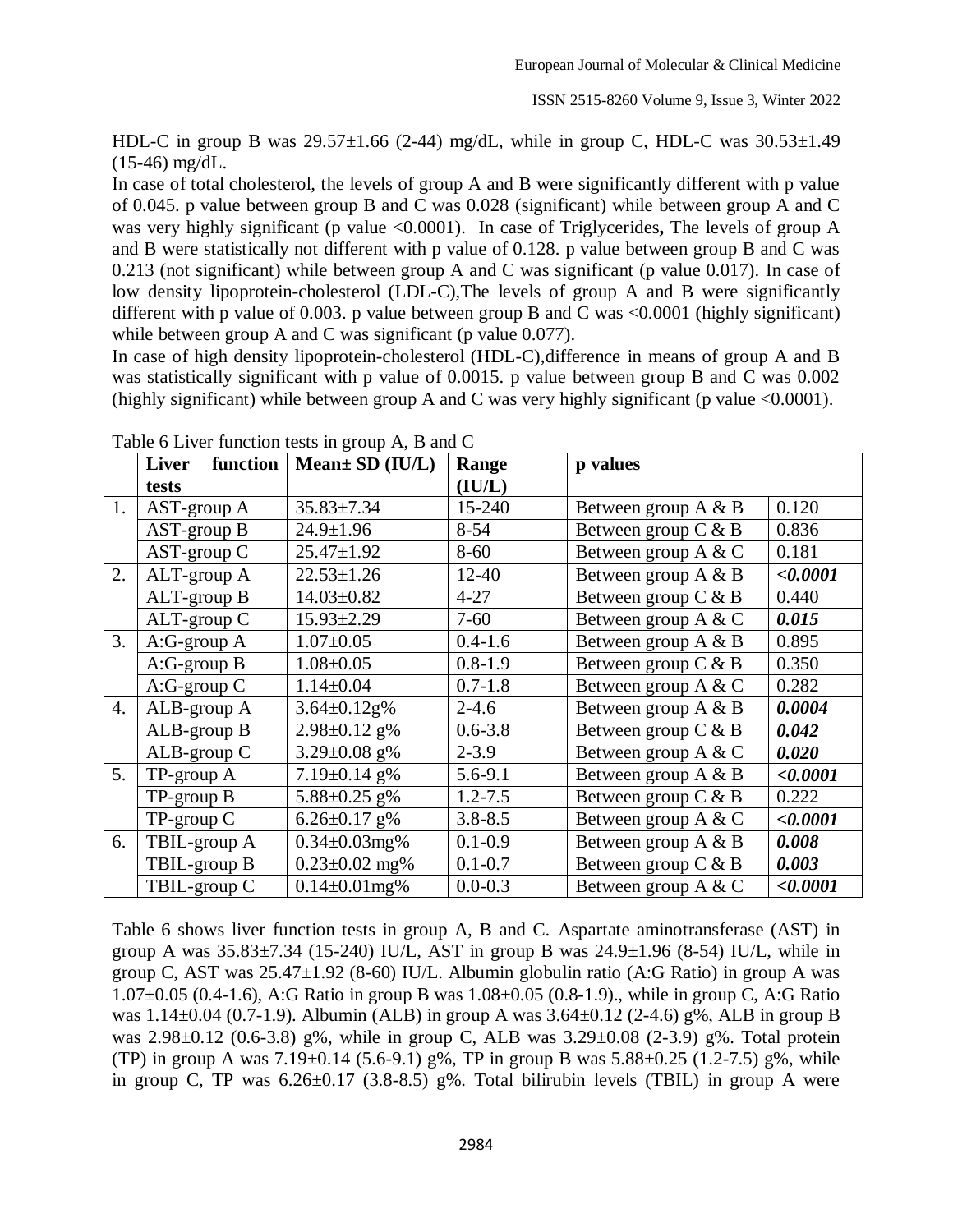0.34±0.03 (0.1-0.9)mg%, TBIL in group B was 0.23±0.02 (0.1-0.7) mg%, while in group C TBIL was 0.14±0.01 (0.0-0.3) mg%.

In case of ALT enzyme, the levels of group A and B were very highly significantly different with p value of <0.001. p value between group B and C was 0.015 (significant) while between group A and C was not significant (p value 0.440). In case of albumin, the levels of group A and B were very highly significantly different with p value of 0.0004. p value between group B and C was 0.020 (significant) while between group A and C was also significant (p value 0.042).

In case of total Protein, the levels of group A and B were very highly significantly different with p value of <0.0001. p value between group B and C was <0.0001 (very highly significant) while between group A and C was not significant (p value 0.22). In case of total Bilirubin, the levels of group A and B were highly significantly different with p value of 0.008. p value between group B and C was very highly significant  $p \le 0.0001$ , while between group A and C was also highly significant (p value 0.003).

|   | <b>Kidney function</b> | <b>SD</b><br><b>Mean</b><br>$\pm$ | Range       | p value                         |
|---|------------------------|-----------------------------------|-------------|---------------------------------|
|   | tests                  | $(mg\%)$                          |             |                                 |
|   | Urea-group A           | $25.43 \pm 2.14$                  | $7 - 58$    | 0.243<br>Between group $A \& B$ |
|   | Urea-group B           | $28.63 \pm 1.34$                  | 17-43       | Between group $C & B$<br>0.000  |
|   | Urea-group $C$         | $21.33 \pm 1.36$                  | $10-41$     | 0.112<br>Between group $A \& C$ |
| 2 | CREAT-groupA           | $0.92 \pm 0.04$                   | $0.7 - 1.7$ | 0.589<br>Between group $A \& B$ |
|   | CREAT-group B          | $0.96 \pm 0.05$                   | $0.2 - 1.6$ | 0.469<br>Between group $C & B$  |
|   | CREAT-group C          | $1.33 \pm 0.51$                   | $0.6 - 1.6$ | 0.426<br>Between group $A \& C$ |
| 3 | $UA$ -group $A$        | $4.38 \pm 0.63$                   | $2.3 - 22$  | 0.992<br>Between group $A \& B$ |
|   | $UA$ -group $B$        | $4.38 \pm 0.23$                   | $2 - 6.8$   | 0.737<br>Between group $C & B$  |
|   | $UA$ -group $C$        | $4.21 \pm 0.45$                   | $2 - 16$    | 0.820<br>Between group $A \& C$ |

Table7. Kidney function tests in group A, group B and group C

Table7 shows Kidney function tests in group A, group B and group C. Urea levels in group A were 25.43±2.14 (7-58) mg%, urea levels in group B were 28.63±1.34 (17-43) mg%, while in group C, urea levels were  $21.33\pm1.36$  (10-41) mg%. Creatinine (CREAT) in group A was 0.92±0.04 (0.7-1.7) mg%, CREAT in group B was 0.96±0.05 (0.2-1.6) mg%, while in group C CREAT was  $1.33\pm0.51$  (0.6-1.6) mg%. Uric acid (UA) in group A was  $4.38\pm0.63$  (3-22) mg%, UA in group B was  $4.38\pm0.23$  (2-6.8) mg%, while in group C, UA was  $4.21\pm0.45$  (2-16) mg%. In case of blood Urea**,** difference in levels of group A and B was not significant with p value of 0.243. p value between group B and C was 0.112 (insignificant) while between group A and C

was highly significant (p value 0.0003).

Table 8 Serum amylase, calcium and phosphorus in group A, group B and group C

|    | Analyte          | <b>SD</b><br><b>Mean</b> ± | Range            | p value               |        |
|----|------------------|----------------------------|------------------|-----------------------|--------|
|    |                  | (IU/L)                     |                  |                       |        |
| 1. | AMY-group A      | $98.12 \pm 30.53$ IU/L     | $1.5 - 964$ IU/L | Between group A and B | 0.744  |
|    | $AMY$ -group $B$ | $88.27 \pm 11.02$ IU/L     | $12-213$ IU/L    | Between group B and C | 0.013  |
|    | $AMY$ -group $C$ | 58.1 $\pm$ 3.19 IU/L       | 24-87 IU/L       | Between group A and C | 0.202  |
| 2. | $CA$ -group $A$  | $8.95 \pm 0.03$ mg%        | 6.9-9.8 mg $%$   | Between group A and B | 0.0001 |
|    | $CA$ -group $B$  | $7.95 \pm 0.05$ mg%        | $3.5 - 9.7$ mg%  | Between group B and C | 0.006  |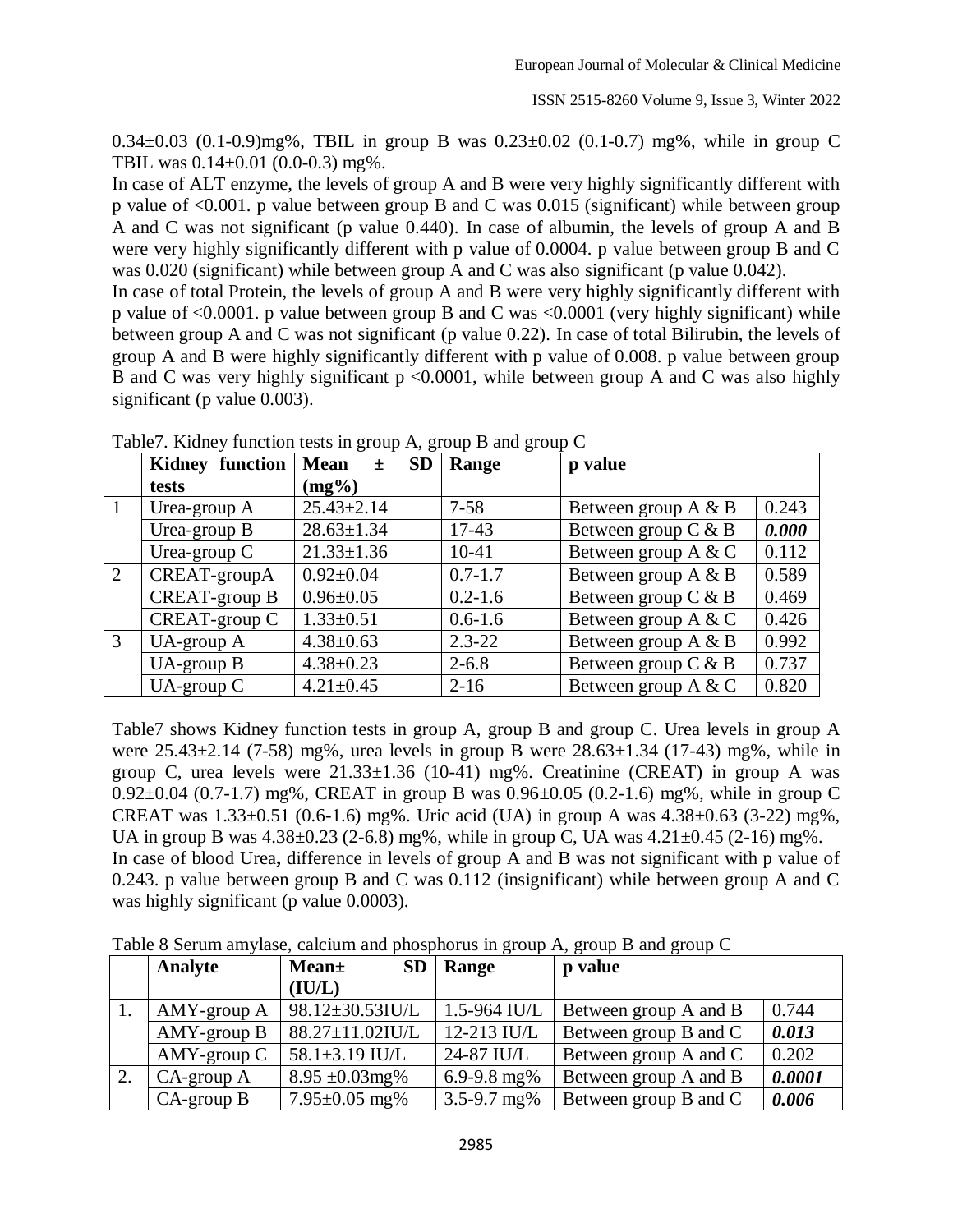| $CA$ -group $C$ | $6.24 \pm 0.50$ mg%  | $0.2 - 8.6$ mg% | Between group A and C | $<\!\!\theta.0001$ |
|-----------------|----------------------|-----------------|-----------------------|--------------------|
| PH-group A      | $3.95 \pm 30.53$ mg% | $3.1 - 5.0$ mg% | Between group A and B | 0.003              |
| PH-group B      | $3.52 \pm 11.02$ mg% | $2.6 - 4.7$ mg% | Between group B and C | 0.060              |
| $PH$ -group $C$ | $3.27 \pm 3.19$ mg%  | 2.1-4.2 mg%     | Between group A and C | < 0.0001           |

In case of S. Uric acid, the levels of group A and B were not different with p value of 0.992. p value between group B and C was 0.820 (not significant) while between group A and C was insignificant (p value 0.737).

Table 8 shows Serum amylase, calcium and phosphorus in group A, group B and group C.group A had amylase levels as  $98.12 \pm 30.53$  (1.5-964)IU/L, group B amylase levels as  $88.27 \pm 11.02$ (12-213)IU/L and group C amylase levels as 98.12±30.53 (1.5-964)IU/L. Group A had calcium levels as  $8.95\pm0.03$  (6.9-9.8)mg/dL, group B had calcium levels as  $7.95\pm0.05$  (3.5-9.7) mg/dL, while group C calcium values as  $6.24 \pm 0.50$  (0.2-8.6) mg/dL. Group A had phosphorus levels as 3.95±30.53 (3.1-5.0) mg/dL,group B had phosphorus values of 3.52±11.02 (2.6-4.7) mg/dL, while group C had phosphorus as  $3.27 \pm 3.19$  (2.1-4.2) mg/dL.

In case of total Calcium, the levels of group A and B were very highly significantly different with a p value of 0.0001. p value between group B and C was <0.0001 (highly significant) while between group A and C was significant (p value 0.006). In case Phosphorus, the levels of group A and B were very highly significantly different with a p value of 0.003. p value between group B and C was <0.0001 (highly significant) while between group A and C was significant (p value 0.060)

#### **DISCUSSION**

Thirty newly diagnosed histopathologically proven HNSCC cases and thirty age and sex matched healthy controls were enrolled. Cases were followed up after six weeks ofchemoradiation.Cases before &after treatment, and controls were categorized as group A, B and C respectively. The results were analyzed from the three groups and compared statistically.

Mean age of HNSCC cases in present study was  $53.37\pm9.12$  years, with a range of 36-74 years. Mean age of group C was  $54.63\pm8.07$  years, range being 43-72 years. This age is lower than as mentioned by Sasaki et al, according to whom oral squamous cell carcinoma is more common in men between the sixth and eighth decades of life,and the incidence of oral SCC in young age varies between 0.4% and 6.6%.<sup>10</sup> A study reported most common age group at presentation to be 61-70 years (32.2%) in India. A number of other researchers also found the highest incidence to be in sixth decade  $(31.13\%)$ ,<sup>11-13</sup> with mean age of 62.6 years for women and 68.8 years for men. With a shift of lifestyle towards modernization and increased exposure to risk factors (pollution, food additives and preservatives), with each passing day, there is a trend towards involvement of younger population with most of the chronic diseases including cancer. This might be the explanation for lower age group of the subjects. Studies have shown that the disease is more aggressive with poor prognosis in young adults as compared to older age groups.<sup>14</sup> In contrast, some studies have not found any significant difference in survival between different age groups.15-16

Out of 30 patients, 11 presented in stage IV (36.7%) whereas 19 (63%) presented in stage 3. No patients presented in early stages i.e. stage I and II. This finding is in accordance with some studies which shows the poor control of this disease amongst the population.<sup>17-18</sup>Around 75% to 80% of patients with cancers present with late-stage incurable disease and so increased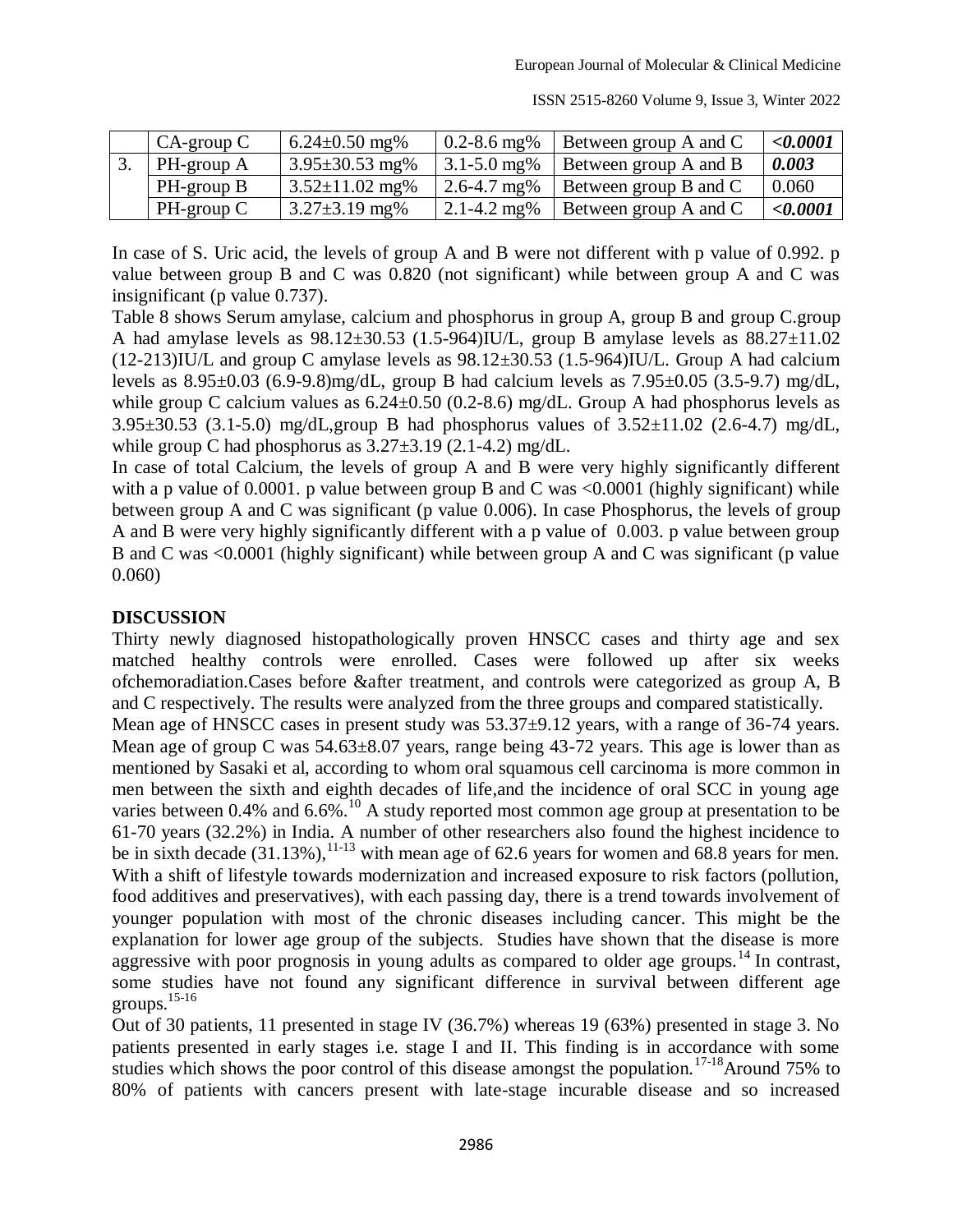mortality.<sup>19</sup> One reason for delayed diagnosis is the lack of easy access to healthcare, with one study demonstrating a delay of 67.5 days and 53.7 days in obtaining a first appointment for rural and urban patients, respectively. Other reasons included poor socio-economic status of the patient, cost of care, and high rate of illiteracy. As majority of our subjects was rural population, so there is lack of resources and awareness to present at an early stage.A study reported SCC grade I was common among 60-69 years which was also the most prevalent age group for malignancies. This inference was identical to north India where SCC grade I was common among 50-59 years which was the most prevalent age group. Similar age pattern for SCC grade II was observed. SCC grade III was reported to be common in 40-49 years in north India.<sup>20</sup>

The levels of ALT, Albumin, total protein and TBIL in group A and B were very highly significantly different with p value of  $\langle 0.0001, 0.0004, \langle 0.0001 \rangle$  and 0.008 respectively. The levels in cases before treatment were different from controls regarding ALT, Albumin, total protein and TBIL with p values 0.015, 0.020, <0.0001and <0.0001 respectively. According to a report abnormal values were found in 49% patients, including elevated alkaline phosphatase in 26% and lactic dehydrogenase in 18%. Abnormal values were most commonly attributed to alcohol-related liver disease. No liver metastases were identified at initial screening. Abnormal LFTs were seen in 26% of all patients. Overall sensitivity and specificity were 45% and 75%. Seventy-five percent of patients with liver metastasis had stage IV disease at diagnosis and were more likely to have abnormal LFTs than other stages ( $P = .048$ ). In these patients, 2.2% (8/365) had liver metastases and abnormal LFTs, whereas 1.9% (7/365) had liver metastases and normal  $LFTs.<sup>21</sup>$ 

Plasma urea levels in group A were found to be  $25.43\pm2.14$  (7-58) mg%, in group B were  $28.63 \pm 1.34$  (17-43) mg%, while in group C, these were  $21.33 \pm 1.36$  (10-41) mg%. The difference in levels between group A and B were not significant with p value of 0.243, p value between group B and C was 0.112 while between group A and C was highly significant (p value 0.0003). Creatinine (CREAT) in group A was  $0.92 \pm 0.04$  (0.7-1.7) mg%, in group B was  $0.96 \pm 0.05$  (0.2-1.6) mg%, while in group C, it was  $1.33\pm0.51$  (0.6-1.6) mg%. Group A and B were statistically not different with p value of 0.589, p value between group B and C was 0.426 (not significant) while between group A and C was also insignificant (p value 0.469). Uric acid (UA) in group A was 4.38±0.63 (3-22) mg%, in group B was 4.38±0.23 (2-6.8) mg%, while in group C, it was  $4.21\pm0.45$  (2-16) mg%. Group A and B were not different with p value of 0.992, p value between group B and C was 0.820 (not significant) while between group A and C was insignificant with p value of 0.737.

As per some studies mild nephrotoxicity (BUN, 25 to 30 mg/dL; and/or creatinine, 1.5 to 2.0 mg/dL) was observed (38%) along with other complications like myelosuppression and mucositis. This usually reflected dehydration occurring before cisplatin administration and was reversible with hydration. As per another study, use of cisplatin for six weeks led to transient renal dysfunction in the majority, 27 patients out of 30, completed treatment and renal function returned to normal or near normal in almost all cases.<sup>22</sup> The present study also demonstrates some nephrotoxicity to be associated with cancer treatment as indicated by significantly increased plasma urea levels in patients of HNSCC after treatment as compared to healthy controls.

A study suggested no significant difference in levels of uric acid in patients of HNSCC. Whereas as per Dhankhar et al the levels of uric acid were found to be significantly higher in patients of head and neck cancers as compared to the levels in controls. As suggested by another study increased serum uric acid has been associated with increased head and neck cancer risk. Uric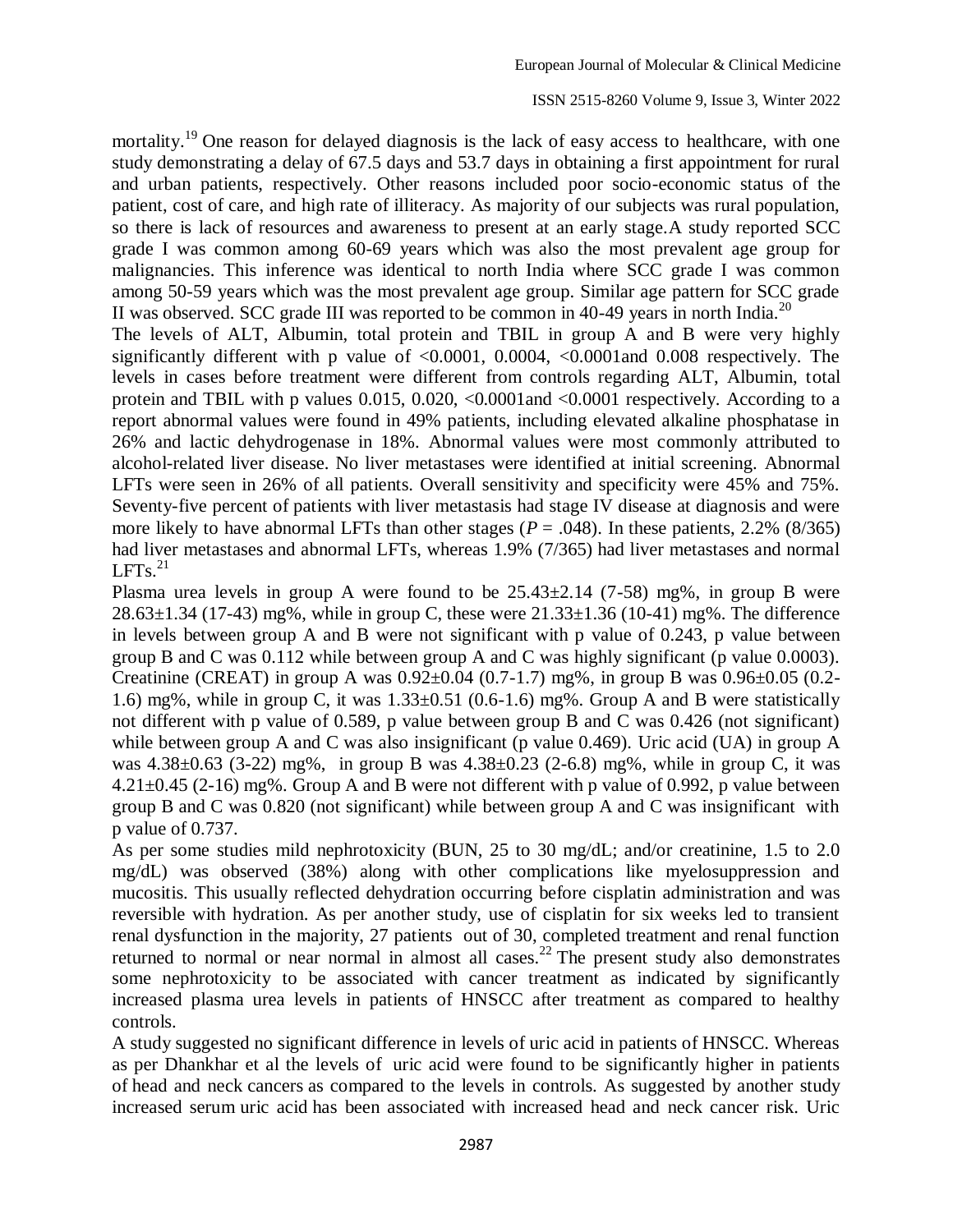acid in cancer patients may increase because of increased nucleic acid breakdown of cancer cells.<sup>23</sup> Uric acid levels in the present study were not found to differ significantly among the three groups.

Group A was found to have plasma amylase levels of 98.12±30.53 (1.5-964) IU/L, group B had amylase levels of  $88.27 \pm 11.02$  (12-213) IU/L and group C amylase levels as  $58.1 \pm 3.19$  IU/L (24-87) IU/L. Group A had calcium levels were 8.95±0.03 (6.9-9.8) mg/dL, group B had calcium levels of  $7.95\pm0.05$  (3.5-9.7) mg/dL, while group C has calcium values of  $6.24\pm0.50$  (0.2-8.6) mg/dL. Group A had phosphorus levels of  $3.95\pm30.53$  (3.1-5.0) mg/dL, group B had phosphorus values of  $3.52\pm11.02$  (2.6-4.7) mg/dL, while group C had phosphorus values of  $3.27\pm3.19$  (2.1-4.2) mg/dL. Amylase levels between group A and C were significant (p value 0.013). Calcium levels of group A and B were very highly significantly different with a p value of 0.0001 and p value between group B and C was <0.0001 (highly significant) while between group A and C was significant (p value 0.006). Phosphorus levels of group A and B were very highly significantly different with a p value of  $0.003$ . p value between group B and C was <0.0001 (highly significant) while between group A and C was significant (p value  $0.060$ )

The changes in serum amylase that occur when radiotherapy is given in the treatment of head and neck cancer has been studied in 41 patients, 29 treated by continuous hyperfractionated accelerated radiotherapy (CHART) and 12 by conventionally fractionated radiotherapy. The peak rise in serum amylase following the start of treatment is seen earlier and is greater in the patients receiving CHART. The serum amylase returns to normal earlier in the CHART patients so that the area under the curve is the same for both groups<sup>24</sup> As per some studies hypercalcemia is a well-recognized phenomenon in squamous cell carcinoma of the head and neck, but the incidence of hypercalcemia in their study group of patients was not clear. Some other studies also had the same findings. Serine/threonine kinase-33 protein is a member of the calcium/calmodulin dependent kinase (CAMK) family, which exhibits a non-ubiquitous and low level of expression in most tissues.<sup>25</sup> More recently, evidence has indicated the involvement of serine/threonine kinase 33 (STK33) gene in tumorigenesis.<sup>26</sup> Increased phosphorus levels are suggested to meet the demand of diving tumor cells and an study suggested the correlation of increased serum phosphorus and head and neck cancers.<sup>27</sup>

This being a single-centre study carries some limitations, but still provides a present outlook of HNC in the state of Haryana. Head and neck cancers, if detected early, have high cure rates. So, there is an urgent need of biomarkers which can help in early detection as well as monitoring of this disease. IL-6 plays a very significant role in every aspect of cancer as observed in this study and may prove to be a valuable diagnostic and prognostic marker in patients of head and neck squamous cell carcinoma.

## **CONCLUSIONS & SUMMARY**

Plasma glucose in group A was  $84.73 \pm 2.97$  (57-115) mg/dl. Plasma glucose in group B was 103.46±5.15 (61-171) mg/dl. While in group C plasma glucose was 84.73±2.97 (57-115) mg/dl. p value between group A and group B was 0.001. Hence significant difference was found in cases before and after treatment in glucose levels.

Total cholesterol in group A was 173.17±7.01 (85-233) mg/dl. Total cholesterol in group B was 149.6±6.93 (56-228) mg/dl. While in group C total cholesterol was 127.47±7.04 (57-235) mg/dl. were statistically significant in cases before and after treatment.

Total protein of group A and B were very highly significantly different with p value of <0.0001. p value between group B and C was <0.0001 (very highly significant). Means of group A and B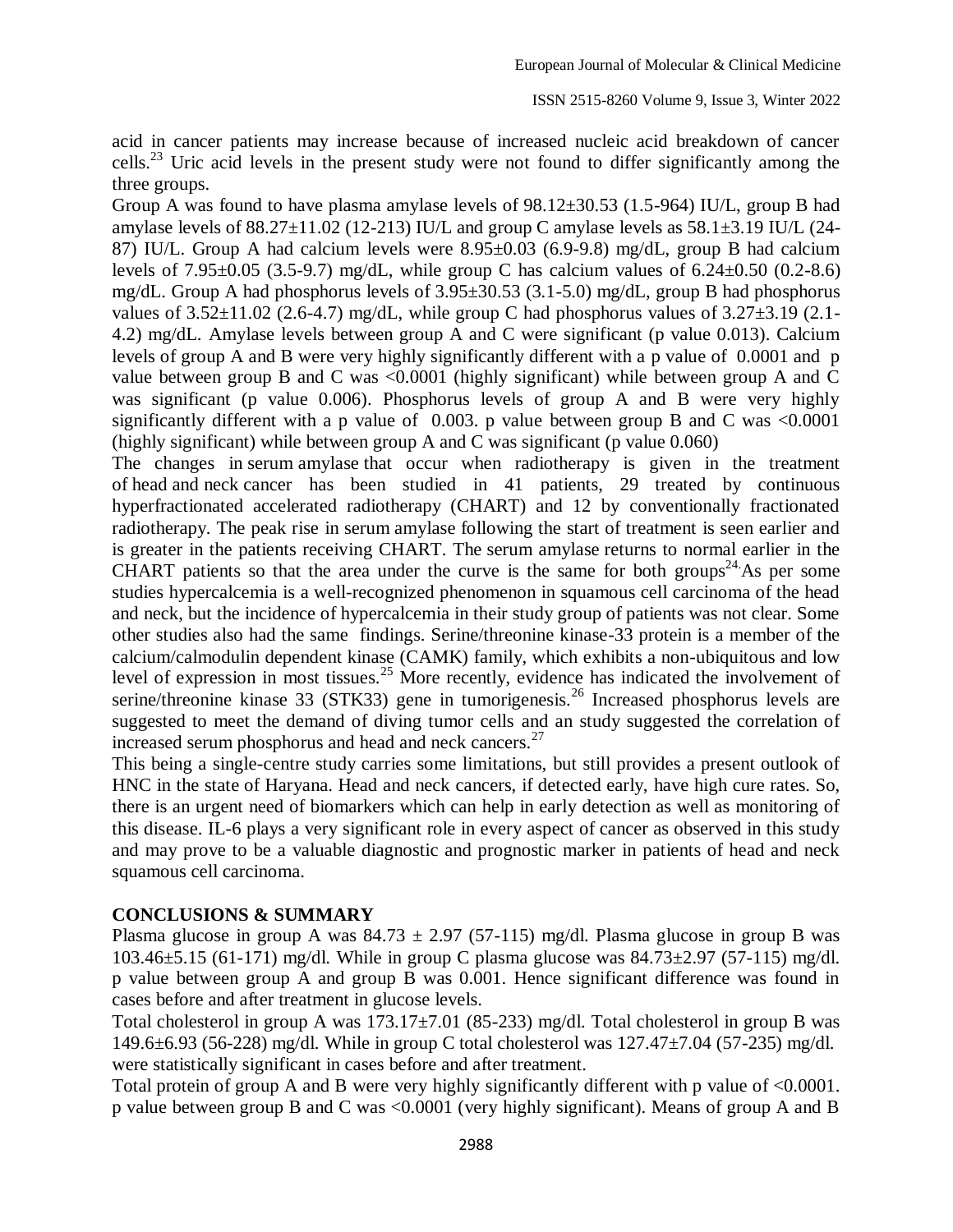were highly significantly different with p value of 0.008. p value between group B and C was very highly significant  $p \le 0.0001$ , while between group A and C was also highly significant (p value 0.003). Group A had calcium levels as  $8.95\pm0.03$  (6.9-9.8)mg/dL, group B had calcium levels as  $7.95\pm0.05$  (3.5-9.7) mg/dL, while group C calcium values as  $6.24\pm0.50$  (0.2-8.6) mg/dL. Group A had phosphorus levels as 3.95±30.53 (3.1-5.0) mg/dL,group B had phosphorus values of  $3.52\pm11.02$  (2.6-4.7) mg/dL, while group C had phosphorus as  $3.27\pm3.19$  (2.1-4.2) mg/dL. These values were statistically significant. The levels of group A and B were very highly significantly different with a p value of 0.003. p value between group B and C was  $\leq 0.0001$ (highly significant) while between group A and C was significant (p value  $0.060$ ).

The levels of ALT, Albumin, total protein and TBIL in group A and B were very highly significantly different with p value of  $\langle 0.0001, 0.0004, \langle 0.0001 \rangle$  and 0.008 respectively. The levels in cases before treatment were different from controls regarding ALT, Albumin, total protein and TBIL with p values  $0.015$ ,  $0.020$ ,  $\langle 0.0001$  and  $\langle 0.0001$  respectively. The rest of routine biochemical parameters were not statistically significantly different between the two groups.

#### **REFERENCES**

- 1. Morbini P, Benazzo M. Human papillomavirus and head and neck carcinomas: focus on evidence in the babel of published data. ActaOtorhinolaryngologicaItalica 2016;36(4):249.
- 2. Gillison ML. Human papillomavirus-associated head and neck cancer is a distinct epidemiologic, clinical, and molecular entity. IntSeminSurgOncol 2004;31(6):744-754.
- 3. Chaturvedi AK, Engels EA, Pfeiffer RM. Human papillomavirus and rising oropharyngeal cancer incidence in the United States. J ClinOncol 2011;29:4294–301.
- 4. Sanderson RJ, Ironside JA. Squamous cell carcinomas of the head and neck. Br Med J 2002;325(7368):822.
- 5. O'rorke MA, Ellison MV, Murray LJ, Moran M, James J, Anderson LA, et al. Human papillomavirus related head and neck cancer survival: a systematic review and metaanalysis. Oral Oncol 2012;48(12):1191-201.
- 6. Tuljapurkar V, Dhar H, Mishra A, Chakraborti S, Chaturvedi P, Pai PS, et al. The Indian scenario of head and neck oncology: challenging the dogmas. South Asian J Cancer 2016;5(3):105.
- 7. Marur S, Forastiere AA. Head and neck cancer: changing epidemiology, diagnosis, and treatment. Mayo ClinProc 2008;83(4):489-501.
- 8. Corry J, Peters LJ, Costa ID, Milner AD, Fawns H, Rischin D, et al. The quad shot: a phase II study of palliative radiotherapy for incurable head and neck. RadiotherOncol 2005;77:137-42
- 9. Edge SB, Compton CC. The American Joint Committee on Cancer: the 7th edition of the AJCC cancer staging manual and the future of TNM. Ann SurgOncol 2010;17(6):1471-4
- 10. Sasaki T, Moles DR, Imai Y, Speight PM. Clinico-pathological features of squamous cell carcinoma of the oral cavity in patients <40 years of age. J Oral Pathol Med 2005;34:129-33.
- 11. Manjari M, Popli R, Paul S, Gupta VP, Kaholon SK. Prevalence of oral cavity, Pharynx, larynx, nasal cavity malignancies in Amritsar, Punjab. Indian J Otolaryngol Head Neck Surg 1996;48:189–96.
- 12. Thakur S, Chaturvedi VN, Singh AK, Puttewar MP, Raizada RM. Pattern of ear, nose, pharynx, larynx and esophagus (ENPLO) cancers in rural based hospital. Indian J Otolaryngol Head Neck Surg 2001;53:93–9.